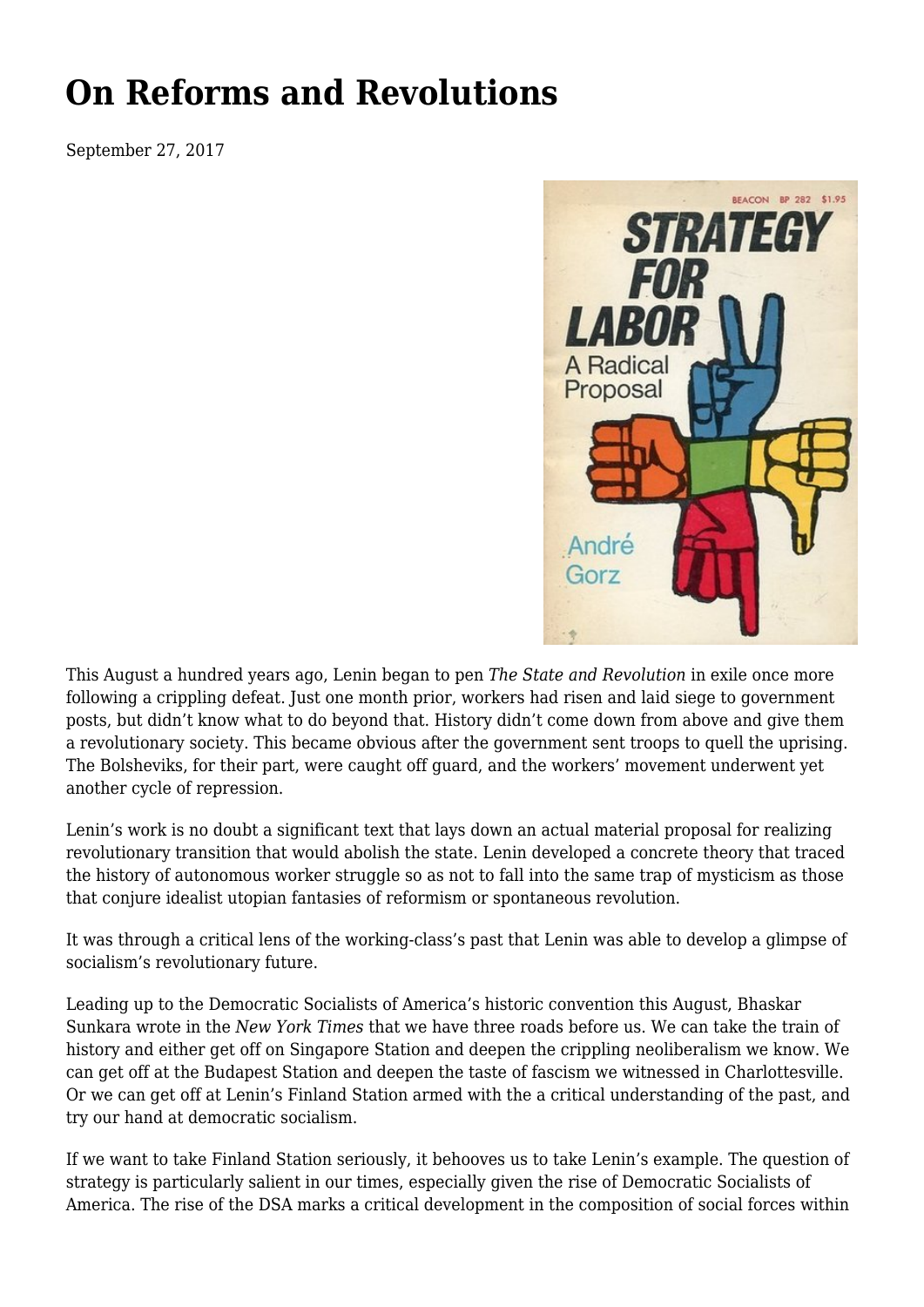the current cycle of struggles. However, if it is to develop into a vehicle that wishes to get us to Finland Station through means of developing a non-reformist reform program, then the question of autonomy must be at the very heart of this strategy.

That is, non-reformist reforms will hardly be such if they don't also develop the autonomous power of workers and other structurally oppressed social sectors.

## **Autonomy and the Russian Revolution**

Prior to drafting *The State and Revolution*, Lenin had long been writing about the prefigurative forms that socialism would take. No doubt, the search for these prefigurative forms of selfgovernment were central to the revolutionary socialist tradition. This is why the spontaneous development of worker councils across Western Europe consumed the attention not only of Lenin, but of Antonio Gramsci and Rosa Luxemburg as well. To them, these were the key embryonic organs through which they saw socialism stemming. These were institutions that prefigured the new world in the shell of the old.

In Russia, the soviets first sprang as a spontaneous development in the failed 1905 revolution. While these organs were ultimately crushed, they were resurrected in the build up to the February Revolution. In the aftermath, these revolutionary organs held so much weight, so much popular power, that these counter-institutions had become vital to the (re)production of everyday life. The bourgeois parliamentary state was thus forced to recognize their legitimacy and share power with them. Lenin recognized this relational state in which counter-power institutions maintained an autonomous position from the state while nonetheless sharing power with it as one of [dual power](https://www.marxists.org/archive/lenin/works/1917/apr/09.htm).

For Lenin, the role of the party was not only to defend these embryonic manifestations of the beginnings of a revolutionary society, but to remove barriers from its path to take full operational control of society as a means to develop self-governance. The autonomy of these institutions could not be threatened by either the state or the revolutionary party. The final moment of revolution then was one in which the stalemate between the two poles of power would break, in which social transformation would give rise to political revolution as a means to deepen social transformation, its limits defined by capitalism and the bourgeois state.

## **Developing a Strategy of Non-Reformist Reforms**

DSA's task today is to help foment and defend the advance of the working-class and other oppressed social sectors in a struggle for democratic socialism. And the conquest of reforms, surely, must be central part of this struggle. As Joseph M. Schwartz and Bhaskar Sunkara [argue](https://jacobinmag.com/2017/08/socialist-left-democratic-socialists-america-dsa), these reforms must be of such a character that they move towards a break with the capitalist system. Citing André Gorz, they argue that a strategy should be developed in which one reform after another is conquered such that a total departure from capitalism develops.

According to their prescription, one would think then that a non-reformist reform program is the sum of its reforms. However, what is excluded from this proposal is the very question of autonomy. If alternative institutions and organs are not developed alongside and in step with this process, then both capital and the state will nonetheless retain operational control of society's basic (re)productive functions.

As Gorz reminds us, what is critical is that the reforms develop in "such a way as to build up within the factories and the cities organs of direct popular power, such as workers' councils and citizens' councils." It is through such that the rifts necessary to prefigure the break from capitalism come forth.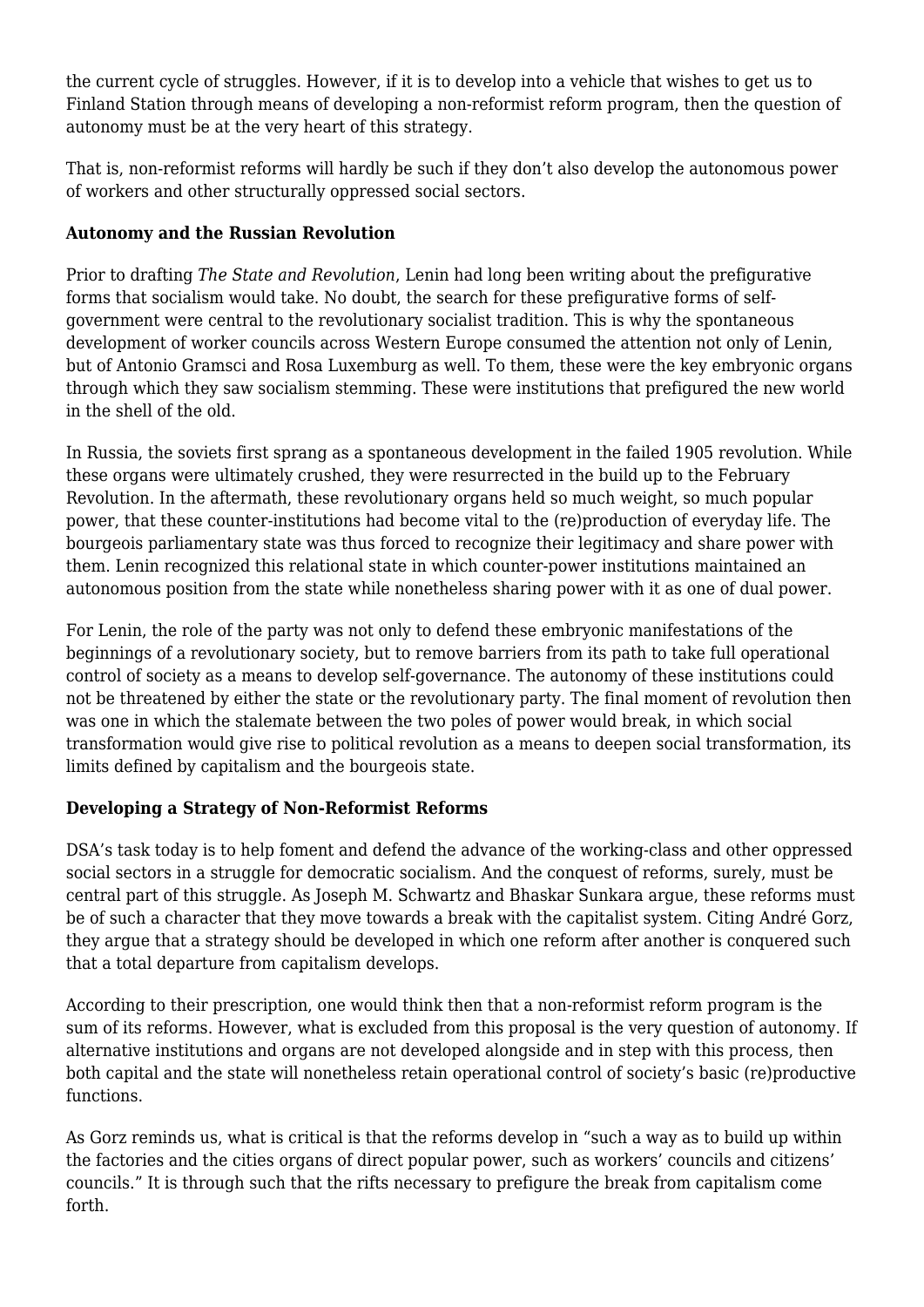If we want reforms to have revolutionary potential, we have to build a pole of autonomous power that in turn begins to wield *operational control* of society's (re)productive power. If this autonomous complex of institutions and organs is not developed, then both capital and the state will simply reconstitute itself through the absorption of autonomous power into its own ordering and logic.

If we do not keep an eye on the maintenance and development of autonomy, the New Deal of tomorrow will not be defined on the terms struck between the soviets and the provisional government in February of 1917, but rather on the terms delivered by the state's total reabsorption of autonomous strength to maintain the order of exploitation.

Franklin Roosevelt's [New Deal](https://www.viewpointmag.com/2014/10/02/the-new-deal-and-the-new-order-of-capitalist-institutions-1972/) was a direct response to the growing power of striking workers. However, this did maneuver worked to decompose rather than to strengthen the autonomy of the working-class. Aside from higher wages – no doubt beneficial to many workers – the family wage was developed as a means to decompose the industrial strength of female wage-earners. The advent of housewife-ization served to disconnect the growing economic strength of women as they increasingly moved into industrial work since the Civil War. The exclusion of people of color from the compromise of the New Deal's benefits was critical to further dividing the fighting workforce and maintaining a racialized social order. To be sure, the New Deal maintained the racialized division of labor in which people color served as both the reserve army of labor and as an ever useful folk devil to frequently conjure as a public enemy in times of political or economic crisis. All the while, the New Deal developed a series of laws that, while recognizing the rights of organized labor on the one hand, served to also inhibit its autonomous power in a way that allowed labor to be controlled through law and regulation on the other.

Unlike the February revolution that developed a compromise on the explicit terms of labor, the New Deal developed a compromise on the explicit terms of capital. Whereas the February Revolution allowed the autonomy of the working-class to be maintained, the New Deal functioned to decompose and partition working-class autonomy.

This lesson from history has to shape our development of a non-reformist reform strategy and push us to reinforce and secure the strength of autonomous organs and institutions.

Today there are prefigurative forms across the terrain of social struggle. Campuses form worker councils through left union caucuses. Neighborhood assemblies are flourishing in cities like Seattle. Citizens' initiatives like Cooperation Jackson are redefining the terms of electoral politics. The autonomous security provided by Redneck Revolt reminds us of the defense committees of yesteryear's Barcelona. Discourses coming out of #BlackLivesMatter and transformative justice collectives provide a glimpse of a world without police.

Our job should be to bolster these initiatives and organs, defend them, and find a way to weave them together into a common complex that prefigures tomorrow's socialism today.

The power to implement non-reformist reforms are generated through counter-institutions, defined by their transformative and democratic character. In turn, these counter-institutions must be brought together to form a common complex, complimenting each other's work and seizing the (re)productive functions of society. It is through such that autonomous counter-power is not only developed and maintained, but become popularly recognized. It is their ability to have a material consequence in the functions of everyday life that they develop into a legitimate and necessary power.

What gives a reform actual revolutionary substance then is that the power it generates stays on the *outside* of the constituted structures of capitalism and the state. No doubt, the ability to develop